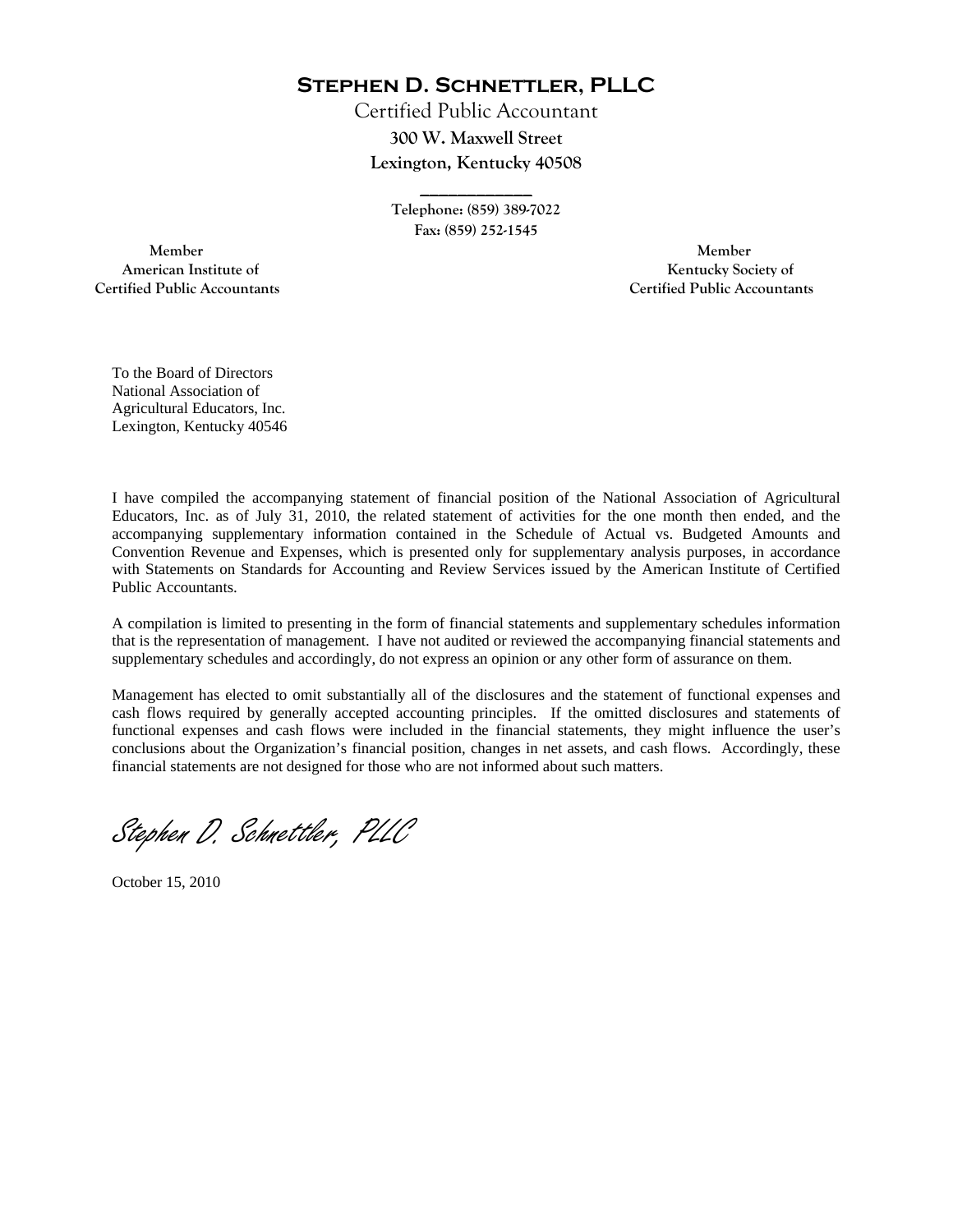# NATIONAL ASSOCIATION OF AGRICULTURAL EDUCATORS, INC. **Statement of Financial Position** July 31, 2010

| <b>ASSETS</b>                         |               |
|---------------------------------------|---------------|
| Cash on deposit                       | \$<br>137,521 |
| Cash on deposit - CASE Program        | 200,065       |
| Investments - operating fund          | 355,196       |
| Investments - life membership fund    | 113,979       |
| Investments - legislative fund        | 369           |
| Investments - reserve fund            | 104,093       |
| Accounts receivable                   | 14,023        |
| Prepaid expenses                      | 13,516        |
| Property and equipment                | 10,368        |
| <b>TOTAL ASSETS</b>                   | \$<br>949,130 |
| <b>LIABILITIES AND NET ASSETS</b>     |               |
| <b>LIABILITIES</b>                    |               |
| Accounts payable                      | \$<br>70,729  |
| Accrued leave payable                 | 21,314        |
| Other current liabilities             | 6,169         |
| <b>TOTAL LIABILITIES</b>              | 98,212        |
| <b>NET ASSETS</b>                     |               |
| Unrestricted net assets:              |               |
| Current operation                     | 432,764       |
| Board designated for special purposes | 120,548       |
| Temporarily restricted net assets     | 1,860         |
| <b>CASE</b> Project                   | 295,746       |
| <b>TOTAL NET ASSETS</b>               | 850,918       |
| TOTAL LIABILITIES AND NET ASSETS      | \$<br>949,130 |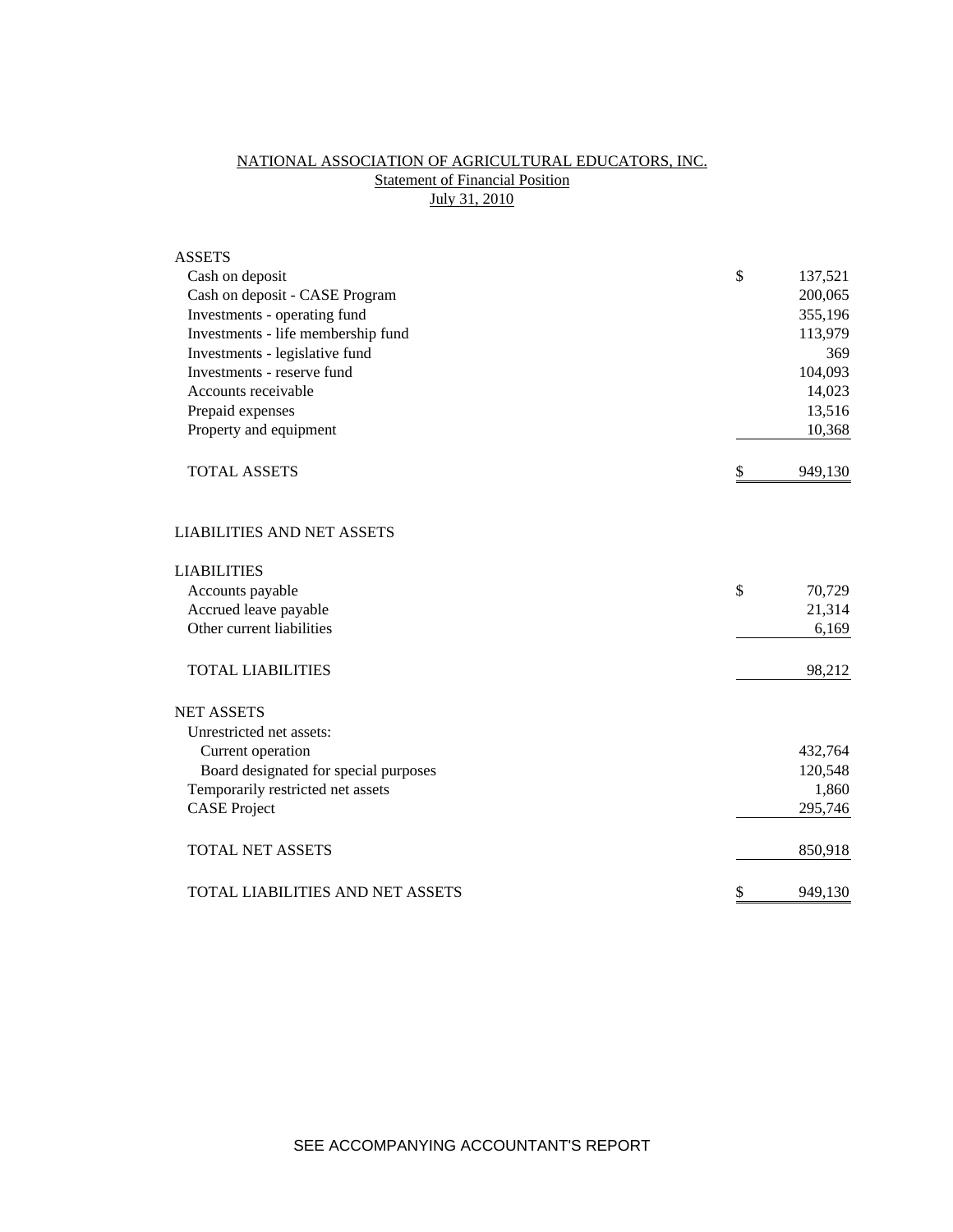### NATIONAL ASSOCIATION OF AGRICULTURAL EDUCATORS, INC. Statement of Activities For the One Month Ended July 31, 2010

|                                       | Unrestricted |                       |               |                            |                           |                 |    |                          |  |
|---------------------------------------|--------------|-----------------------|---------------|----------------------------|---------------------------|-----------------|----|--------------------------|--|
|                                       |              | Current<br>Operations |               | <b>Board</b><br>Designated | Temporarily<br>Restricted | CASE<br>Project |    | Total                    |  |
| Revenue, Gains and Losses             |              |                       |               |                            |                           |                 |    |                          |  |
| Membership dues                       | \$           | 5,185                 | <sup>\$</sup> | 1,740                      | \$                        | \$              | \$ | 6,925                    |  |
| Convention registration               |              |                       |               |                            |                           |                 |    |                          |  |
| Sponsorship and awards                |              |                       |               |                            |                           |                 |    |                          |  |
| Merchandise sales                     |              | 2,345                 |               |                            |                           |                 |    | 2,345                    |  |
| Contributions                         |              |                       |               |                            |                           |                 |    |                          |  |
| Management fees                       |              |                       |               |                            |                           |                 |    |                          |  |
| Net realized and unrealized           |              |                       |               |                            |                           |                 |    |                          |  |
| gains (losses) on securities          |              | 26,665                |               |                            |                           |                 |    | 26,665                   |  |
| Interest and dividends                |              | 148                   |               |                            |                           |                 |    | 148                      |  |
| FFA Foundation projects               |              |                       |               |                            |                           |                 |    |                          |  |
| CASE Program income                   |              |                       |               |                            |                           | 10,013          |    | 10,013                   |  |
| Other income                          |              |                       |               |                            |                           |                 |    | $\overline{\phantom{a}}$ |  |
| Total Revenue, Gaines and Losses      |              | 34,343                |               | 1,740                      |                           | 10,013          |    | 46,096                   |  |
| Net Assets Released from Restrictions |              |                       |               |                            |                           |                 |    |                          |  |
| Total Revenue, Gains and Losses       |              |                       |               |                            |                           |                 |    |                          |  |
| and Reclassifications                 |              | 34,343                |               | 1,740                      |                           | 10,013          |    | 46,096                   |  |
| Expenses                              |              |                       |               |                            |                           |                 |    |                          |  |
| General expenses                      |              | 72,300                |               |                            |                           |                 |    | 72,300                   |  |
| FFA Foundation projects               |              | $\overline{a}$        |               |                            |                           |                 |    |                          |  |
| Case Program expenses                 |              |                       |               |                            |                           | 25,472          |    |                          |  |
| Convention expenses                   |              | 345                   |               |                            |                           |                 |    | 345                      |  |
| Total expenses                        |              | 72,645                |               |                            |                           | 25,472          |    | 72,645                   |  |
| INCREASE (DECREASE) IN NET ASSETS     |              | (38, 302)             |               | 1,740                      |                           | (15, 459)       |    | (52,021)                 |  |
| NET ASSETS AT BEGINNING OF PERIOD     |              | 471,066               |               | 118,808                    | 1,860                     | 311,205         |    | 902,939                  |  |
| NET ASSETS AT END OF PERIOD           | \$           | 432,764               | S             | 120,548                    | \$<br>1,860               | \$<br>295,746   | S  | 850,918                  |  |

SEE ACCOMPANYING ACCOUNTANT'S REPORT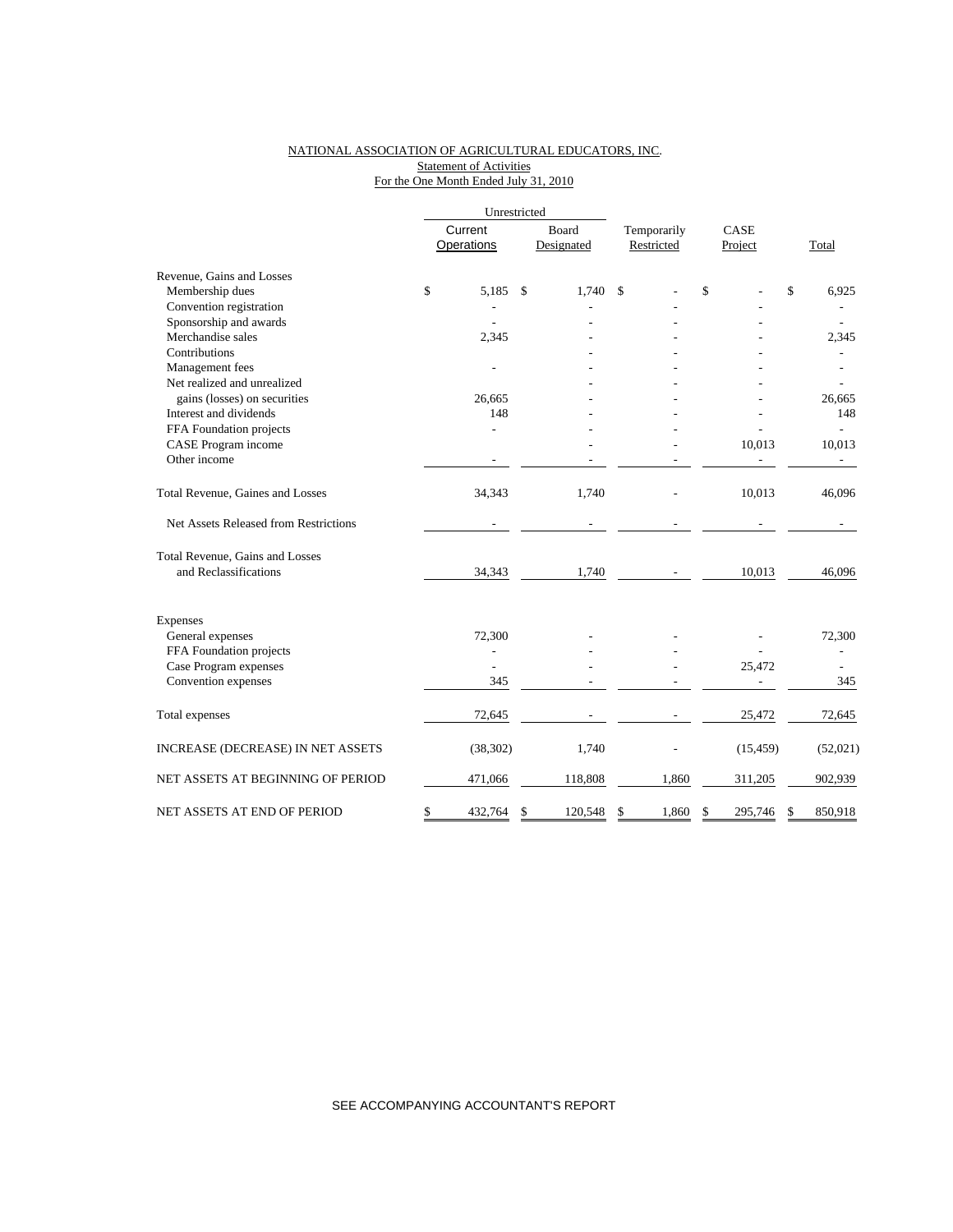#### NATIONAL ASSOCIATION OF AGRICULTURAL EDUCATORS, INC.

Schedule of Actual vs. Budget<br>For the One Month Ended July 31, 2010

| <b>REVENUE</b>                                                 | <b>MONTH</b><br><b>ACTUAL</b> | <b>MONTH</b><br><b>BUDGET</b> | <b>MONTH</b><br>VARIANCE | YEAR TO DATE<br><b>ACTUAL</b> | <b>YEAR</b><br><b>BUDGET</b> | <b>YEAR</b><br><b>VARIANCE</b> |
|----------------------------------------------------------------|-------------------------------|-------------------------------|--------------------------|-------------------------------|------------------------------|--------------------------------|
| Member dues                                                    | \$<br>6,175                   | S<br>32,438                   | \$<br>$(26, 263)$ \$     | 6,175                         | \$<br>389,250                | s<br>(383,075)                 |
| Corporate membership dues                                      | 750                           | 2,375                         | (1,625)                  | 750                           | 28,500                       | (27,750)                       |
| Delmar scholarships                                            |                               | 625                           | (625)                    | $\overline{\phantom{a}}$      | 7,500                        | (7,500)                        |
| Foundation management fees                                     |                               | 2,417                         | (2, 417)                 |                               | 29,000                       | (29,000)                       |
| MBNA affinity credit card program                              |                               |                               | ٠                        |                               |                              |                                |
| Toyota vehicle lease management fee                            |                               | ä,                            |                          |                               |                              |                                |
| Interest and dividends                                         | 73                            | 500                           | (427)                    | 73                            | 6,000                        | (5,927)                        |
| Net realized and unrealized<br>gains (losses) on securities    | 26,665                        | 1,250                         | 25,415                   | 26,665                        | 15,000                       | 11,665                         |
| Merchandise sales                                              | 2,345                         | 708                           | 1,637                    | 2,345                         | 8,500                        | (6, 155)                       |
| Investment income, Life Fund                                   | 75                            | 125                           | (50)                     | 75                            | 1,500                        | (1, 425)                       |
| Contributions, Legislative Fund                                |                               | ÷,                            |                          |                               |                              |                                |
| Miscellaneous income                                           |                               | 250                           | (250)                    | ä,                            | 3,000                        | (3,000)                        |
| National Teach Ag Campaign                                     |                               |                               |                          |                               |                              |                                |
| Teacher crisis fund                                            |                               | ÷,                            | ٠                        |                               |                              |                                |
| Risk management education                                      |                               |                               |                          |                               |                              |                                |
| AEM business manager stipend                                   |                               | 333                           | (333)                    |                               | 4,000                        | (4,000)                        |
| Lifetime achievement awards                                    |                               | 279                           | (279)                    |                               | 3,350                        | (3,350)                        |
| GMAC SmartEdge program                                         |                               | 3,417                         | (3, 417)                 |                               | 41,000                       | (41,000)                       |
| Webinar revenue                                                |                               | 1,367                         | (1, 367)                 |                               | 16,400                       | (16, 400)                      |
| FFA Foundation project - TTTK<br>FFA Foundation project - OPAP |                               | 4,025<br>997                  | (4,025)<br>(997)         |                               | 48,300<br>11,965             | (48,300)<br>(11,965)           |
| FFA Foundation project - OMSP                                  |                               | 946                           | (946)                    |                               | 11,350                       | (11,350)                       |
| FFA Foundation project - OT                                    |                               | 997                           | (997)                    |                               | 11,965                       | (11,965)                       |
| FFA Foundation project - OYM                                   |                               | 946                           | (946)                    |                               | 11,350                       | (11,350)                       |
| FFA Foundation project - Greenhouse                            |                               |                               |                          |                               |                              |                                |
| CASE program net income                                        | (15, 459)                     |                               | (15, 459)                | (15, 459)                     |                              | (15, 459)                      |
| Convention net income                                          | (345)                         | 4,767                         | (5, 112)                 | (345)                         | 50,209                       | (50, 554)                      |
| <b>TOTAL REVENUE</b>                                           | 20,279                        | 58,762                        | (38, 483)                | 20,279                        | 698,139                      | (677, 860)                     |
| <b>EXPENSES</b>                                                |                               |                               |                          |                               |                              |                                |
| Salaries                                                       | 21,642                        | 21,666                        | (24)                     | 21,642                        | 259,994                      | (238, 352)                     |
| Taxes and benefits                                             | 6,073                         | 5,546                         | 527                      | 6,073                         | 66,551                       | (60, 478)                      |
| Computer service                                               | $\overline{\phantom{m}}$      | 83                            | (83)                     |                               | 1,000                        | (1,000)                        |
| Telephone                                                      | 334                           | 333                           | $\,1\,$                  | 334                           | 4,000                        | (3,666)                        |
| Accounting                                                     | 475                           | 1,033                         | (558)                    | 475                           | 12,400                       | (11, 925)                      |
| Depreciation                                                   | 341                           | 583                           | (242)                    | 341                           | 7,000                        | (6, 659)                       |
| Rent                                                           | 7,500                         | 625                           | 6,875                    | 7,500                         | 7,500                        |                                |
| Insurance                                                      | 172                           | 500                           | (328)                    | 172                           | 6,000                        | (5,828)                        |
| Legal                                                          | ÷                             | 83                            | (83)                     | $\sim$                        | 1,000                        | (1,000)                        |
| Office Supplies                                                | (395)                         | 417                           | (812)                    | (395)                         | 5,000                        | (5, 395)                       |
| Bank charges and investment fees                               | $\bar{a}$                     | 8                             | (8)                      |                               | 100                          | (100)                          |
| Printing, general                                              | 614                           | 417<br>83                     | 197                      | 614                           | 5,000                        | (4,386)                        |
| Staff training<br>Taxes and licenses                           | (220)                         | 5                             | (303)<br>(5)             | (220)                         | 1,000<br>60                  | (1,220)<br>(60)                |
| Membership and contributions                                   | 7,911                         | 1,250                         | 6,661                    | 7,911                         | 15,000                       | (7,089)                        |
| Travel, staff                                                  | (1,603)                       | 1,856                         | (3,459)                  | (1,603)                       | 22,275                       | (23,878)                       |
| Promotion and marketing                                        | 10,800                        | 2,083                         | 8,717                    | 10,800                        | 25,000                       | (14,200)                       |
| Board operations                                               |                               |                               |                          |                               |                              |                                |
| Merchandise and diaries                                        | 878                           | 833                           | 45                       | 878                           | 10,000                       | (9, 122)                       |
| Photocopying                                                   | 210                           | 8                             | 202                      | 210                           | 100                          | 110                            |
| Postage, general                                               | 56                            | 333                           | (277)                    | 56                            | 4,000                        | (3,944)                        |
| Professional liability insurance                               |                               | 3,093                         | (3,093)                  |                               | 37,110                       | (37, 110)                      |
| Public relations                                               | (169)                         | 42                            | (211)                    | (169)                         | 500                          | (669)                          |
| Scholarships                                                   | 12,000                        | 938                           | 11,062                   | 12,000                        | 11,250                       | 750                            |
| Travel, regional secretaries                                   | 5,126                         | 833                           | (833)                    | 5,126                         | 10,000                       | (10,000)                       |
| Travel, board of directors<br>Nat'l Teach Ag Campaign          |                               | 2,917<br>$\bar{a}$            | 2,209                    |                               | 35,000                       | (29, 874)                      |
| FFA Foundation project - TTTK                                  |                               | 4,025                         | (4,025)                  | ÷,                            | 48,300                       | (48, 300)                      |
| FFA Foundation project - OPAP                                  |                               | 997                           | (997)                    |                               | 11,965                       | (11,965)                       |
| FFA Foundation project - OMSP                                  |                               | 946                           | (946)                    | ä,                            | 11,350                       | (11,350)                       |
| FFA Foundation project - OT                                    |                               | 997                           | (997)                    |                               | 11,965                       | (11,965)                       |
| FFA Foundation project - OYM                                   |                               | 946                           | (946)                    | ÷,                            | 11,350                       | (11,350)                       |
| FFA Foundation project - Greenhouse                            |                               |                               |                          |                               |                              |                                |
| FFA Foundation project - LAA                                   | 155                           | $\overline{\phantom{m}}$      | 155                      | 155                           |                              | 155                            |
| FFA Foundation project - Smart Edge                            | 400                           |                               | 400                      | 400                           |                              | 400                            |
| Lifeteime acheivement                                          |                               | 279                           | (279)                    | i,                            | 3,350                        | (3,350)                        |
| GMAC SmartEdge program                                         |                               | 833                           | (833)                    |                               | 10,000                       | (10,000)                       |
| Ag Ed opportunity fund                                         |                               | ÷,                            | $\overline{\phantom{a}}$ |                               | $\overline{\phantom{a}}$     |                                |
| NPS expense                                                    |                               | 667                           | (667)                    |                               | 8,000                        | (8,000)                        |
| Webinar expense                                                |                               | 292                           | (292)                    |                               | 3,500                        | (3,500)                        |
| Teacher crisis fund                                            |                               | $\frac{1}{2}$                 | $\overline{\phantom{a}}$ |                               | 8,000                        | (8,000)                        |
| Communities of practice expense                                |                               | ÷,                            |                          |                               |                              |                                |
| Substitute teacher hire behinds<br>Miscellaneous               |                               | 333                           | (333)                    |                               | 4,000                        | (4,000)                        |
| <b>TOTAL EXPENSES</b>                                          | 72,300                        | 55,883                        | 16,417                   | 72,300                        | 678,620                      | (606, 320)                     |
| NET INCOME (LOSS)                                              | \$<br>$(52,021)$ \$           | 2,879                         | $(54,900)$ \$<br>\$      | $(52,021)$ \$                 | 19,519 \$                    | (71, 540)                      |

SEE ACCOMPANYING ACCOUNTANT'S REPORT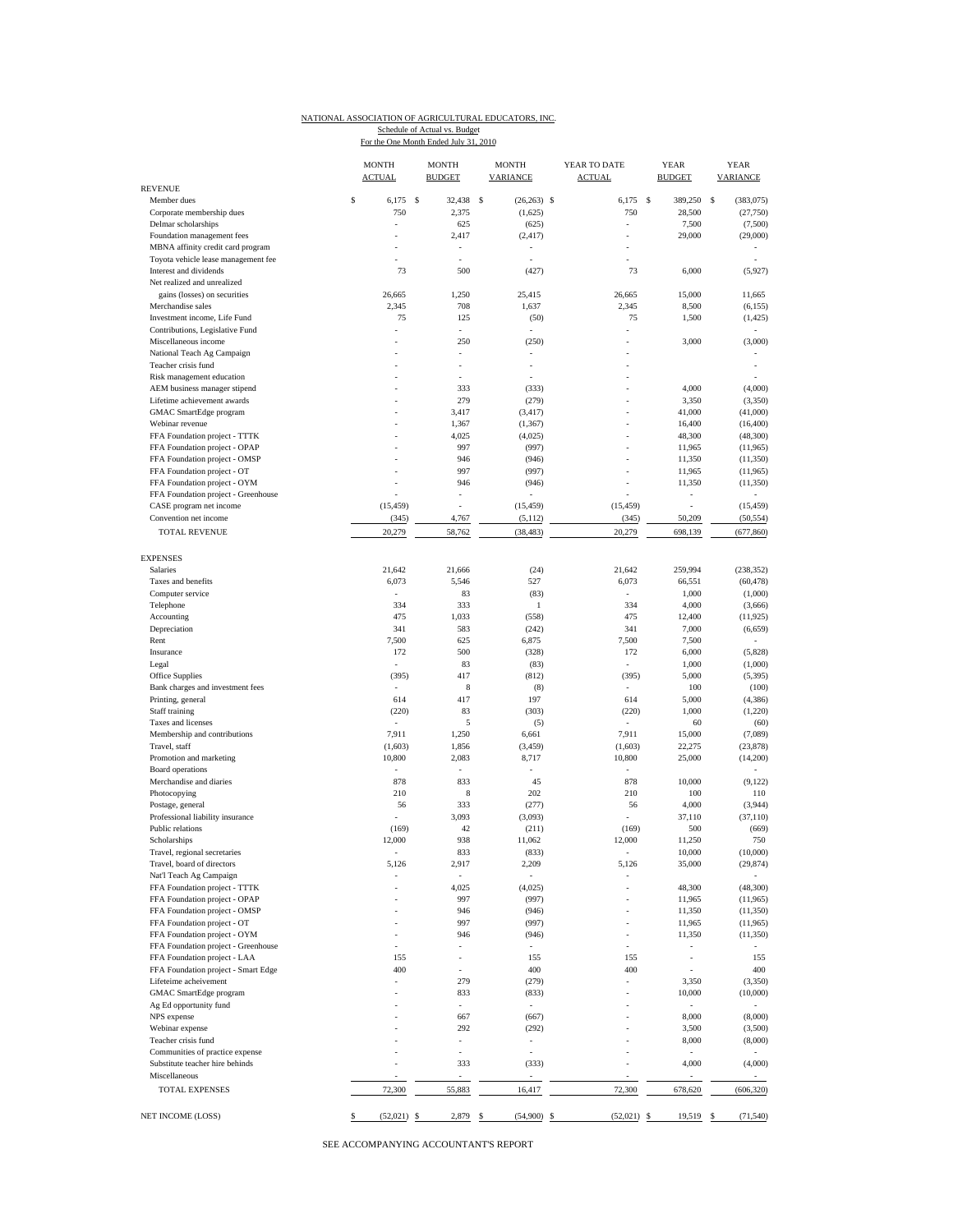### NATIONAL ASSOCIATION OF AGRICULTURAL EDUCATORS, INC. Schedule of Convention Revenue and Expenses For the One Month Ended July 31, 2010

|                                           | <b>MONTH</b><br><b>ACTUAL</b> |            | <b>MONTH</b><br><b>BUDGET</b> |                | <b>MONTH</b><br>VARIANCE |                          | YEAR TO DATE<br><b>ACTUAL</b> |    | <b>YEAR</b><br><b>BUDGET</b> |              | <b>YEAR</b><br><b>VARIANCE</b> |  |
|-------------------------------------------|-------------------------------|------------|-------------------------------|----------------|--------------------------|--------------------------|-------------------------------|----|------------------------------|--------------|--------------------------------|--|
| <b>REVENUE</b>                            |                               |            |                               |                |                          |                          |                               |    |                              |              |                                |  |
| Convention, registration                  | \$                            |            | \$                            | 6,975          | <sup>\$</sup>            | $(6,975)$ \$             |                               | \$ | 83,699                       | $\mathbf{s}$ | (83, 699)                      |  |
| Convention, tickets/workshops             |                               |            |                               |                |                          |                          |                               |    |                              |              |                                |  |
| Convention, trade show                    |                               |            |                               |                |                          |                          |                               |    |                              |              |                                |  |
| Convention - Ideas Unlimited              |                               |            |                               |                |                          |                          |                               |    |                              |              |                                |  |
| <b>Convention - Teacher Mentor</b>        |                               |            |                               |                |                          |                          |                               |    |                              |              |                                |  |
| Convention scholarship fund               |                               |            |                               |                |                          |                          |                               |    | 2,000                        |              | (2,000)                        |  |
| Convention, sponsorships - FFA Foundation |                               |            |                               | 2,083          |                          | (2,083)                  |                               |    | 25,000                       |              | (25,000)                       |  |
| Convention, host state social             |                               |            |                               | ä,             |                          | ä,                       |                               |    |                              |              |                                |  |
| Convention, sponsorships                  |                               |            |                               | 2,079          |                          | (2,079)                  |                               |    | 24,950                       |              | (24,950)                       |  |
| <b>TOTAL REVENUE</b>                      |                               |            |                               | 11,137         |                          | (11, 137)                |                               |    | 135,649                      |              | (135, 649)                     |  |
| <b>EXPENSES</b>                           |                               |            |                               |                |                          |                          |                               |    |                              |              |                                |  |
| Convention, plaques and trophies          |                               |            |                               | 125            |                          | (125)                    |                               |    | 1,500                        |              | (1,500)                        |  |
| Convention, printing                      |                               |            |                               | 167            |                          | (167)                    |                               |    | 2,000                        |              | (2,000)                        |  |
| Convention, miscellaneous                 |                               |            |                               | 83             |                          | (83)                     |                               |    | 1,000                        |              | (1,000)                        |  |
| Convention, awards                        |                               | 345        |                               |                |                          | 345                      | 345                           |    | 9,000                        |              | (8,655)                        |  |
| Convention, photography                   |                               |            |                               |                |                          | L,                       |                               |    |                              |              |                                |  |
| Conventions, meal functions               |                               |            |                               | 1,000          |                          | (1,000)                  |                               |    | 12,000                       |              | (12,000)                       |  |
| Convention, promotion and marketing       |                               |            |                               | 83             |                          | (83)                     |                               |    | 1,000                        |              | (1,000)                        |  |
| Convention, postage and shipping          |                               |            |                               | 167            |                          | (167)                    |                               |    | 2,000                        |              | (2,000)                        |  |
| Convention, equipment rental              |                               |            |                               | 667            |                          | (667)                    |                               |    | 8,000                        |              | (8,000)                        |  |
| Convention, workshops                     |                               |            |                               |                |                          |                          |                               |    |                              |              |                                |  |
| Convention, host state social             |                               |            |                               |                |                          |                          |                               |    |                              |              |                                |  |
| Convention, speakers                      |                               |            |                               |                |                          |                          |                               |    |                              |              |                                |  |
| Convention, trade show expense            |                               |            |                               |                |                          |                          |                               |    |                              |              |                                |  |
| Convention, tour expenses                 |                               |            |                               |                |                          |                          |                               |    |                              |              |                                |  |
| Convention, committee expense             |                               |            |                               | 245            |                          | (245)                    |                               |    | 2,940                        |              | (2,940)                        |  |
| Convention, sponsorships - FFA Foundation |                               |            |                               | 2,083          |                          | (2,083)                  |                               |    | 25,000                       |              | (25,000)                       |  |
| Convention, travel/board of directors     |                               |            |                               | 1,000          |                          | (1,000)                  |                               |    | 12,000                       |              | (12,000)                       |  |
| Convention, staff travel                  |                               |            |                               | 750            |                          | (750)                    |                               |    | 9,000                        |              | (9,000)                        |  |
| Convention, other travel                  |                               |            |                               | $\overline{a}$ |                          | $\overline{\phantom{a}}$ | ä,                            |    |                              |              |                                |  |
| <b>TOTAL EXPENSES</b>                     |                               | 345        |                               | 6,370          |                          | (6,025)                  | 345                           |    | 85,440                       |              | (85,095)                       |  |
| <b>NET INCOME (LOSS)</b>                  | \$                            | $(345)$ \$ |                               | 4,767          | \$                       | $(5,112)$ \$             | $(345)$ \$                    |    | 50,209                       | \$           | (50, 554)                      |  |